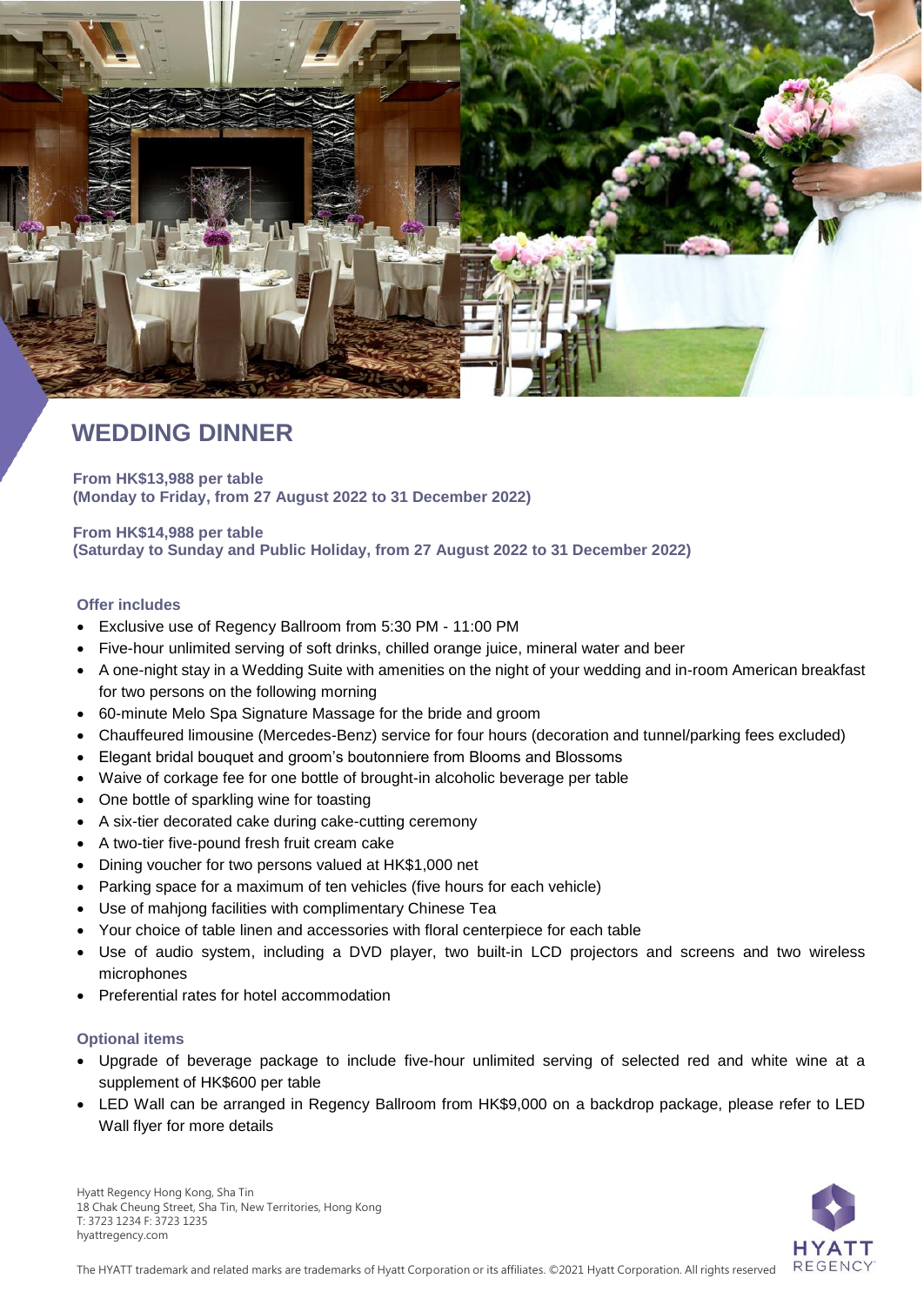

# **Add-on Services for Garden Wedding Ceremony**

## **HK\$52,888 (From 27 August 2022 to 31 December 2022)**

## **Offer includes**

- Exclusive use of our Landscaped Garden from 2:00 PM 5:00 PM
- Two-hour unlimited serving of soft drinks, chilled orange juice, mineral water and beer
- A one-night stay in a Wedding Suite with amenities on the night before your wedding and in-room American breakfast for two persons on the following morning
- Elegant floral decoration from Blooms and Blossoms, including willow arch and ceremony table at Garden
- 23-seater coach service for three hours (decoration and tunnel/parking fees excluded)
- Parking space for a maximum of five vehicles (three hours for each vehicle)
- Waive of corkage for three bottles of brought-in alcoholic beverage
- Use of audio system, including a CD player, two speakers and two wireless microphones

### **Optional item**

 Upgrade of beverage package to include two-hour unlimited serving of selected red and white wine at a supplement of HK\$50 per person

For enquiries, please contact Events Department at 3723 1234 or [events.shatin@hyatt.com](mailto:events.shatin@hyatt.com)

#### **Terms and conditions**

- \* 10% service charge applies
- \* Valid for bookings from 27 August 2022 to 31 December 2022
- \* Dinner package is valid for 10 to 12 persons per table
- \* Minimum food & beverage charge applies
- \* Ceremony package is valid for maximum 60 persons, additional guest(s) will be charged at HK\$200 per person
- \* Theater seating for 60 persons to be set up at Salon Terrace ll & lll as back up venue for ceremony package
- \* Applicable for full Regency Ballroom bookings
- \* Offer is subject to availability and change without prior notice
- \* In the event of any dispute, the decision of Hyatt Regency Hong Kong, Sha Tin shall be final and conclusive

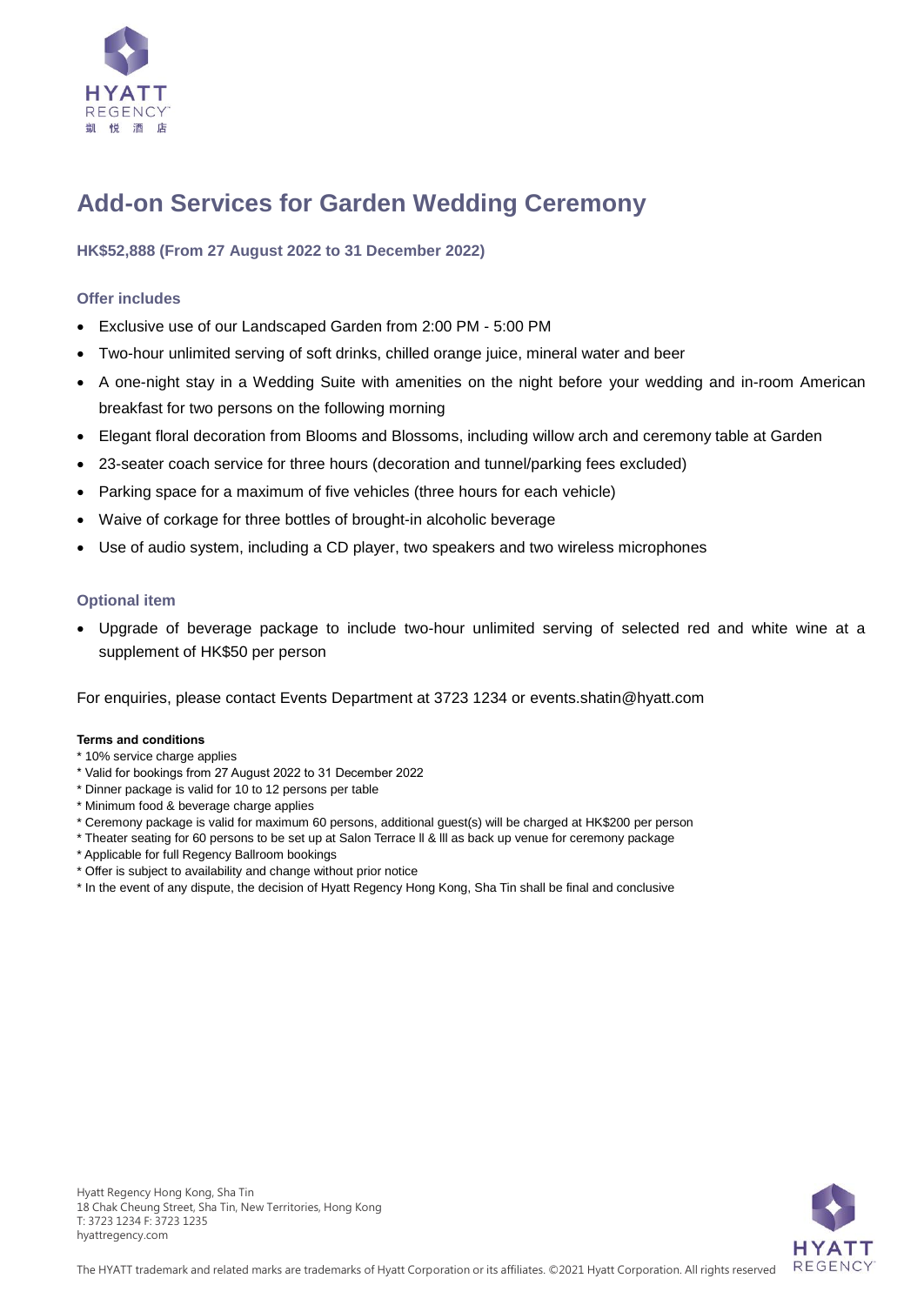

# **2022 WEDDING DINNER MENU I 2022 宴會大禮堂婚禮晚宴菜譜一**

Roasted whole suckling pig 珠聯囍璧合

Stir-fried prawns, candied Yunnan ham, seasonal vegetables 蜜餞雲腿炒蝦球

Braised bamboo pith, seasonal vegetables 竹笙扒雙蔬

Crispy-fried scallops toast, black truffle 黑松露窩貼玉帶

Braised bird's nest, crabmeat soup 紅燒蟹肉燕窩羹

Braised sliced abalone, Chinese mushrooms, seasonal vegetables, oyster sauce 碧綠蠔皇花菇鮑甫

Steamed giant garoupa, spring onion 清蒸沙巴龍躉斑

Crispy-fried chicken, premium soya sauce 頭抽脆皮龍崗雞

Fried rice, shrimps, Yunnan ham, conpoy 金華瑤柱鮮蝦炒飯

Egg noodles, assorted mushrooms, abalone sauce 鮑汁鮮菌撈蛋麵

Sweetened lotus seed, lily bulbs, mandarin peel, red bean soup 陳皮蓮子百合紅豆沙

Petits fours 美點雙輝映

Chinese tea 中國茗茶

**HK\$13,988 per table (Monday to Friday, from 27 August 2022 to 31 December 2022) 每席 HK\$13,988,適用於 2022 年 8 月 27 日至 2022 年 12 月 31 日,星期一至五**

## **HK\$14,988 per table (Saturday to Sunday and Public Holiday, from 27 August 2022 to 31 December 2022) 每席 HK\$14,988,適用於 2022 年 8 月 27 日至 2022 年 12 月 31 日,星期六、日及公眾假期**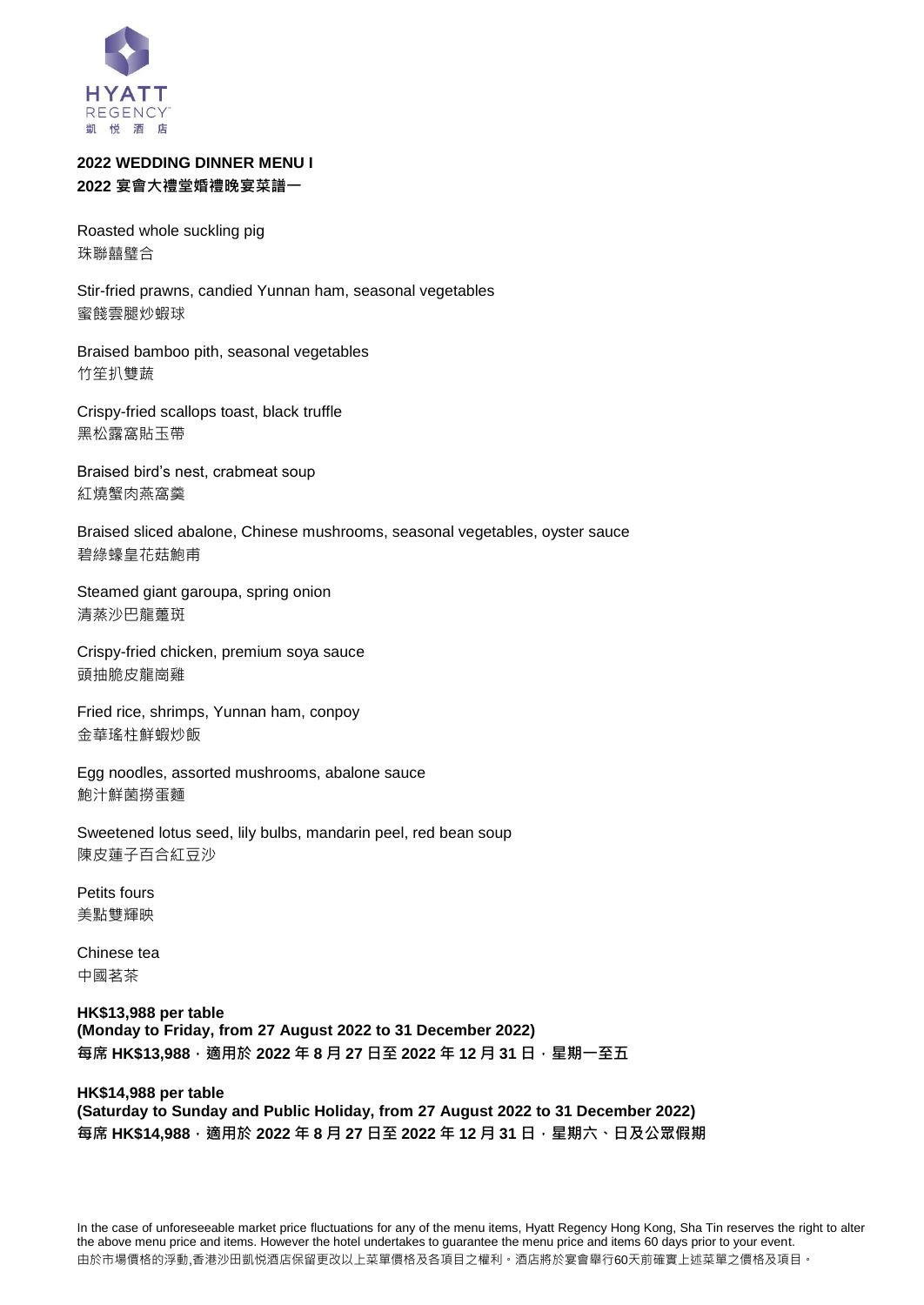

# **2022 WEDDING DINNER MENU II 2022 宴會大禮堂婚禮晚宴菜譜二**

Roasted whole suckling pig 珠聯囍璧合

Crispy-fried scallops, Wok-fried scallops, seasonal vegetables 錦繡鴛鴦炒玉帶

Braised beancurd sheet, conpoy, seasonal vegetables 瑤柱翡翠映千層

Baked crabmeat, avocado 蟹肉焗牛油梨

Braised bird's nest, fish maw, fungus soup 紅燒花膠榆耳燕窩羹

Braised abalone wedge, Chinese mushrooms, seasonal vegetables, oyster sauce 碧綠蠔皇花菇鮑角

Steamed tiger garoupa, spring onion 葱油蒸大老虎斑

Roasted chicken, preserved beancurd paste 南乳脆皮吊燒雞

Fried rice, shrimps, porcini mushrooms 牛肝菌鮮蝦炒飯

Braised e-fu noodles, shrimp roe, enoki mushrooms 蝦籽金菇燜伊府麵

Sweetened red dates tea, dried longan, lotus seed 紅棗蓮子桂圓茶

Petits fours 美點雙輝映

Chinese tea 中國茗茶

**HK\$14,988 per table (Monday to Friday, from 27 August 2022 to 31 December 2022) 每席 HK\$14,988,適用於 2022 年 8 月 27 日至 2022 年 12 月 31 日,星期一至五**

#### **HK\$15,988 per table**

**(Saturday to Sunday and Public Holiday, from 27 August 2022 to 31 December 2022) 每席 HK\$15,988,適用於 2022 年 8 月 27 日至 2022 年 12 月 31 日,星期六、日及公眾假期**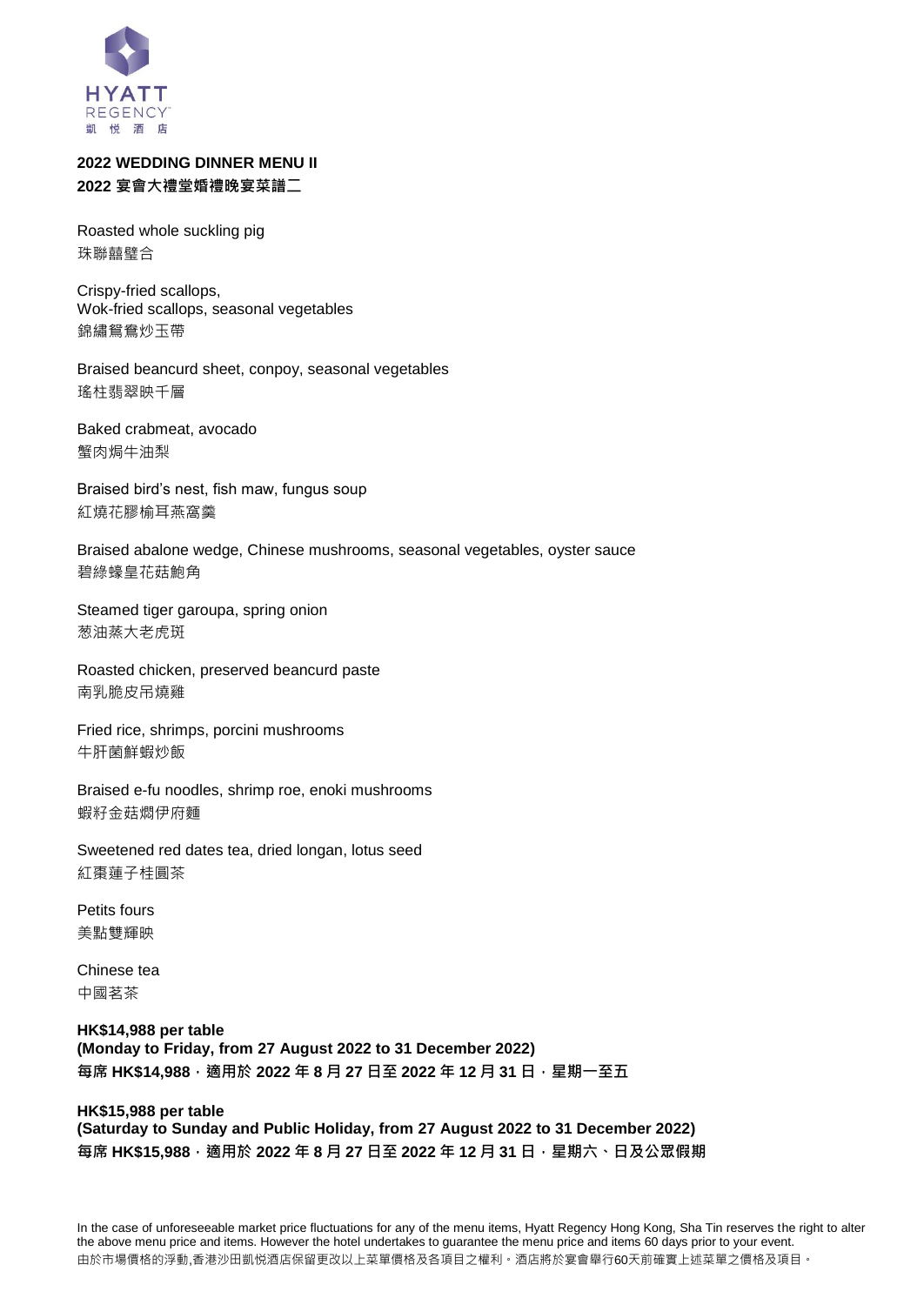

## **2022 WEDDING DINNER MENU III 2022 宴會大禮堂婚禮晚宴菜譜三**

Roasted whole suckling pig 珠聯囍璧合

Sautéed prawn, scallops, pomelo sauce 柚子汁蝦球炒玉帶

Braised conpoy, squash cucumber, sea moss 發菜玉環瑤柱甫

Baked crabmeat, bird's nest, cheese, stuffed in crab shell 芝士焗釀燕窩蟹蓋

Double-boiled silkie fowl, sea cucumber, matsutake mushrooms, bamboo piths soup 松茸海參竹笙燉竹絲雞

Braised whole abalone (8-head), goose web, oyster sauce 濃汁鵝掌扣原隻八頭湯鮑

Steamed spotted garoupa, spring onion, chicken fat 鳳脂蒸大西星斑

Roasted salted chicken 一品鹽香焗雞

Braised rice, dried seafood, duck sauce, wrapped in lotus leaf 鴨汁海味荷葉飯

Pan-fried shrimp dumplings, supreme soup 高湯煎鮮蝦粉果

Sweetened walnut cream, sesame dumplings 生磨合桃露湯圓

Petits fours 美點雙輝映

Chinese tea 中國茗茶

**HK\$15,988 per table (Monday to Friday, from 27 August 2022 to 31 December 2022) 每席 HK\$15,988,適用於 2022 年 8 月 27 日至 2022 年 12 月 31 日,星期一至五**

## **HK\$16,988 per table (Saturday to Sunday and Public Holiday, from 27 August 2022 to 31 December 2022) 每席 HK\$16,988,適用於 2022 年 8 月 27 日至 2022 年 12 月 31 日,星期六、日及公眾假期**